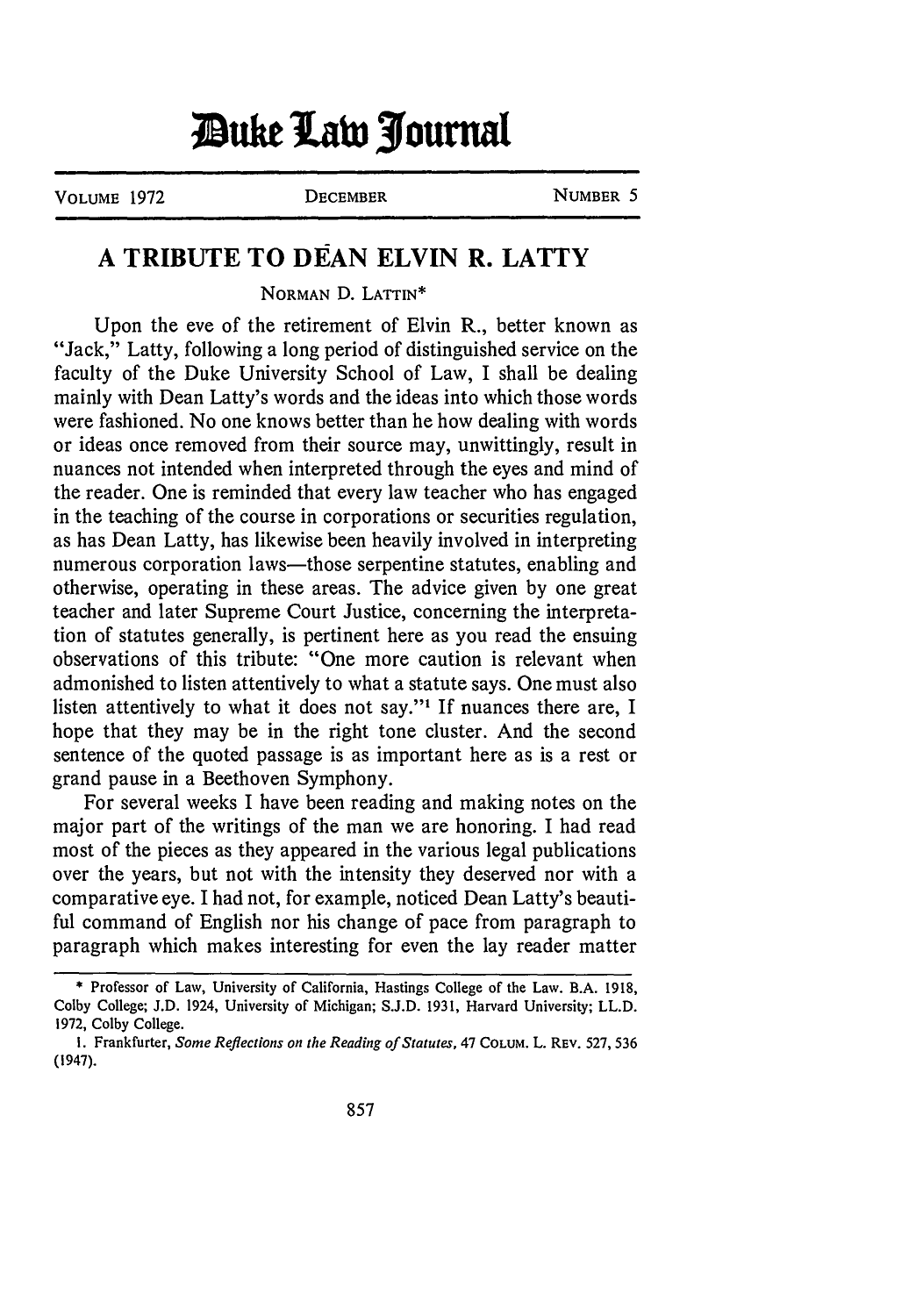that otherwise might have been pedantic and dull.2 If I were to seek the origins of this stylistic mastery, I would point to Dean Latty's schooling at Bowdoin College in Maine at a time when Latin was required by the school or at least elected by the bulk of students, as were the Romance languages. Moreover, Dean Latty's teaching of Romance languages for four years at the University of Vermont, prior to his study of law, must have significantly enhanced both his vocabulary and his structural use of his native tongue. And to a certain extent, I would assign to the same sources his incisively logical mind, so clearly demonstrated by the questions which he poses and the hypothetical problems which he projects in his legal writings.'

### LATTY AS TEACHER

I begin by observing that our subject is a fine teacher, for that is, after all, a professor's primary job. A law teacher's task is to instruct his students in such a way that they will do most of the thinking and will arrive at their own conclusions, rather than to feed them intellectual pap in the black print rubric style of a text book. The professor has a self-imposed duty to steer the student through a maze of legal principles during which the student may see one or several possible answers to the problem presented. Instructional emphasis should center upon an analysis of the facts stated in the problem with a tying-in of the related legal principles previously developed and a consideration of whether circumstances have so changed since the principles were enunciated that it is reasonable to conclude that a court may accept a recommended change. The latter prediction, of course, may mean delving into economic or sociological changes-policy matters-which are always relevant to judicial decision-making. Should the problem deal with the area of corpora-

<sup>2.</sup> Professor Latty's non-legal writings show this same flair. For examples, see his tributes to his deceased colleagues, Professors Charles L.B. Lowndes and Brainerd Currie, in 1967 DUKE L.J. **906** and **1966** DUKE L.J. 2, respectively. I was happy to find that Robert T. Swaine in his review of Latty's book, **SUBSIDIARIES AND** AFFILIATED CORPORATIONS (1936), was as impressed as I when he wrote: "Even beyond his admiration for the pure legal scholarship of the work, the reader will find the keenest of enjoyment in the author's literary style and facile vocabulary." Book Review, 23 VA. L. REv. 363, 364 (1937).

<sup>3.</sup> In Latty, *Uncertainties in Permissive Sources of Dividends Under Present ,S. (N.C.) 55-116,* 34 N.C.L. REv. 261 (1956), Dean Latty sets up ten hypothetical cases to demonstrate the uncertainties prior to 1957 under the existing North Carolina corporation law which faced individuals attempting to determine the sources from which a corporation could declare and pay dividends. These situations beautifully illustrate the difficulties courts encounter when interpreting a statute which has not been drafted precisely.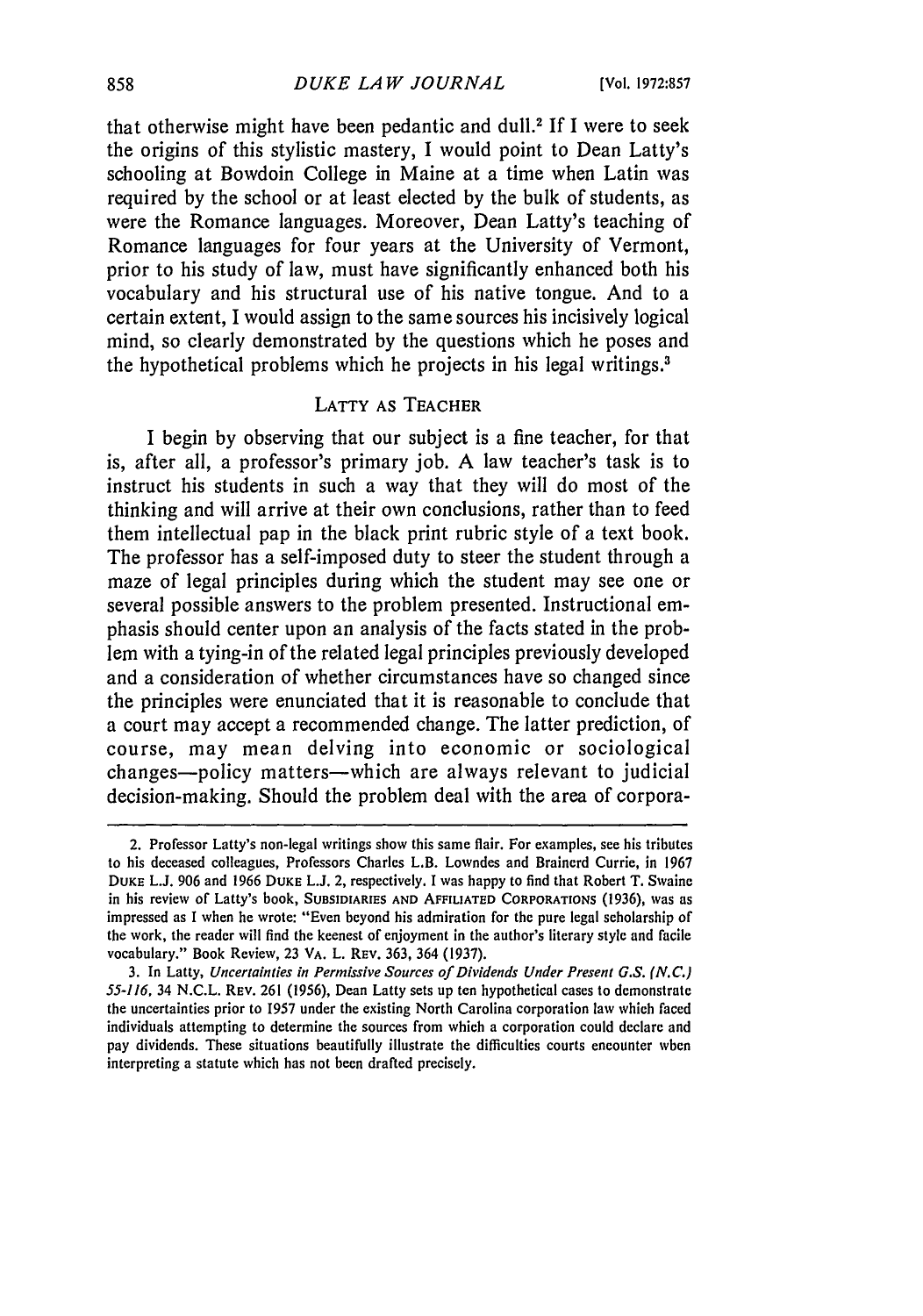tion law-a subject of particular interest to Dean Latty-it will involve in a major way the interpretation of statutes, some carefully drafted, others not so drawn. The history of what occurred before the statute became effective, whether in the common law or in a prior statute, may point effectively to an accurate solution, and history must not be ignored in most decision making, whether by student or court.

One prime example of what Dean Latty must have expected of his students, and what he gave them in return, is found in a paper which he delivered while Dean at Duke Law School in a panel discussion entitled *The Law School Dean Looks at the Bar Examination and the Examiner.4* The discussion dealt with an actual bar examination problem which had been asked some ten years before and which involved a factual situation taken from the law reports. Although the bar examiner had probably expected an answer similar to the court's resolution in the selected sales case, the facts presented were insufficient to give the student-examinee even a hint of the solution the examiner expected. (Do bar examiners do such things?) The Dean pointed out the impossibility of expecting an examinee to give the type of answer that the examiner probably desired, and then went on to show what a good answer would have been under the circumstances. In his analysis, Dean Latty thoroughly examined the problems presented by the limited statement of facts, treated the several possible approaches, shoved aside those propositions which were somewhat remote, and reached some tentative conclusions which were reasonable under the facts stated. An excerpt from Latty's exposition demonstrates the thoroughness with which the problem was dissected:

As you look at that question you see some nice legal issues there: do the facts (and if so what facts and why) impose upon the seller an implied warranty of quality, either of fitness for the general purpose of such an article ("merchantability") or, of "fitness" for a revealed intended use?Do the implied warranties arise here even though, inferentially, the seller is only a dealer and not the manufacturer and even though, again inferentially, the sale was of a specific identified chattel available for inspection? Or, for any other reason, does this call for application of the caveat emptor rule? Do the facts establish, at least prima facie, defectiveness at the time of sale, as against defects that developed later from misuse and abuse by the plaintiff? If there be doubts as to whether the circumstances of the sale gave rise to an implied warranty of quality, were those clarified by the seller's attempt to repair, as a recognition by him of his obligation as to quality? If a warranty here was breached, is rescission a proper

<sup>4. 31</sup> BAR EXAMINER **99, 105 (1962).**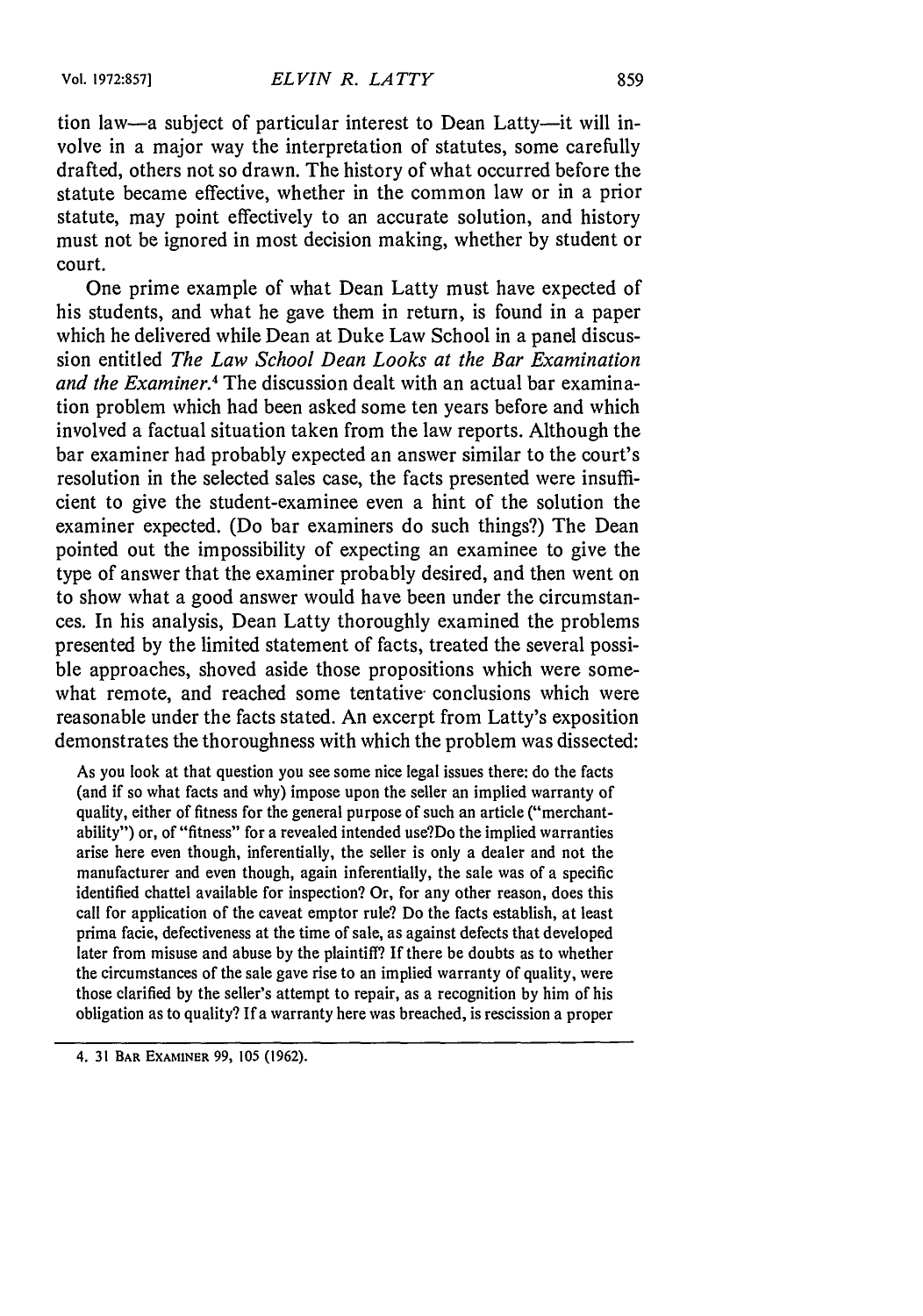remedy or is the complaining buyer left to sue for damages? Does the seriousness of the defect bear on the rescission remedy?<sup>5</sup>

Had this been a classroom situation and a problem treated therein, one can imagine the student in the Dean's class wilting somewhat under'this prodding to produce the complete answer.

The thoroughness with which Dean Latty approaches problems is demonstrated time and again in his casebook, *Introduction to Business Associations, Cases and Materials,6* and his later edition, *Basic Business Associations, Cases, Text and Problems,7* for which Professor George T. Frampton was co-editor. In the latter volume, I would point particularly to the use of what the authors call the "Discussion Situation" at the start of several chapters in their book. Pertinent hypothetical cases are posed which, like the exercises performed by an athlete in warming up for a contest, stimulate the student's thinking apparatus prior to his reading of the cases, statutes or notes which follow.8 This sort of casebook writing tends to enliven class discussion and, since the exercise precedes the reading of the cases, the approach offers the student an opportunity to predict the reaction of the courts to similar facts in the cases which follow. The *lawyer* in the student is at work performing the job which will have to be done when he becomes a member of the bar. Such an approach to casebook editing and writing too often is followed only by those few authors who, from their teaching experiences, recognize the necessity of involving the student in the type of thinking in which lawyers must become experts.

#### LATTY AS **LEGAL** SCHOLAR

There is an old saw at the college level of professing which, succinctly stated, warns one to publish or perish. The proverb functions in the law school area but usually not with the dire results often evidenced in the other branches of university teaching. I suspect that most of us who teach in schools of law do our research and writing because we are interested in learning more about our fields and in passing on to our students and the legal profession what we have

6. Published by Prentice-Hall in 1951, pp. xxiv, 646.

*8.* See, e.g., id. at 108, 139, 201, 394.

*<sup>5.</sup>* Id. at 105-06. The Uniform Commercial Code, Art. 2 (Sales) was apparently not in issue. Another excellent example of this thoroughness is contained in Latty's essay, Article 2, *Untl*form Commercial Code, A Non-Property Approach to Sales Law, *I* Bus. L. REv. 135, 136- 37 (1954), in which he analyzes the Code's de-emphasis on the bulk-title concept.

<sup>7.</sup> Published by Little, Brown & Co. in 1963, pp. xlvi, 781.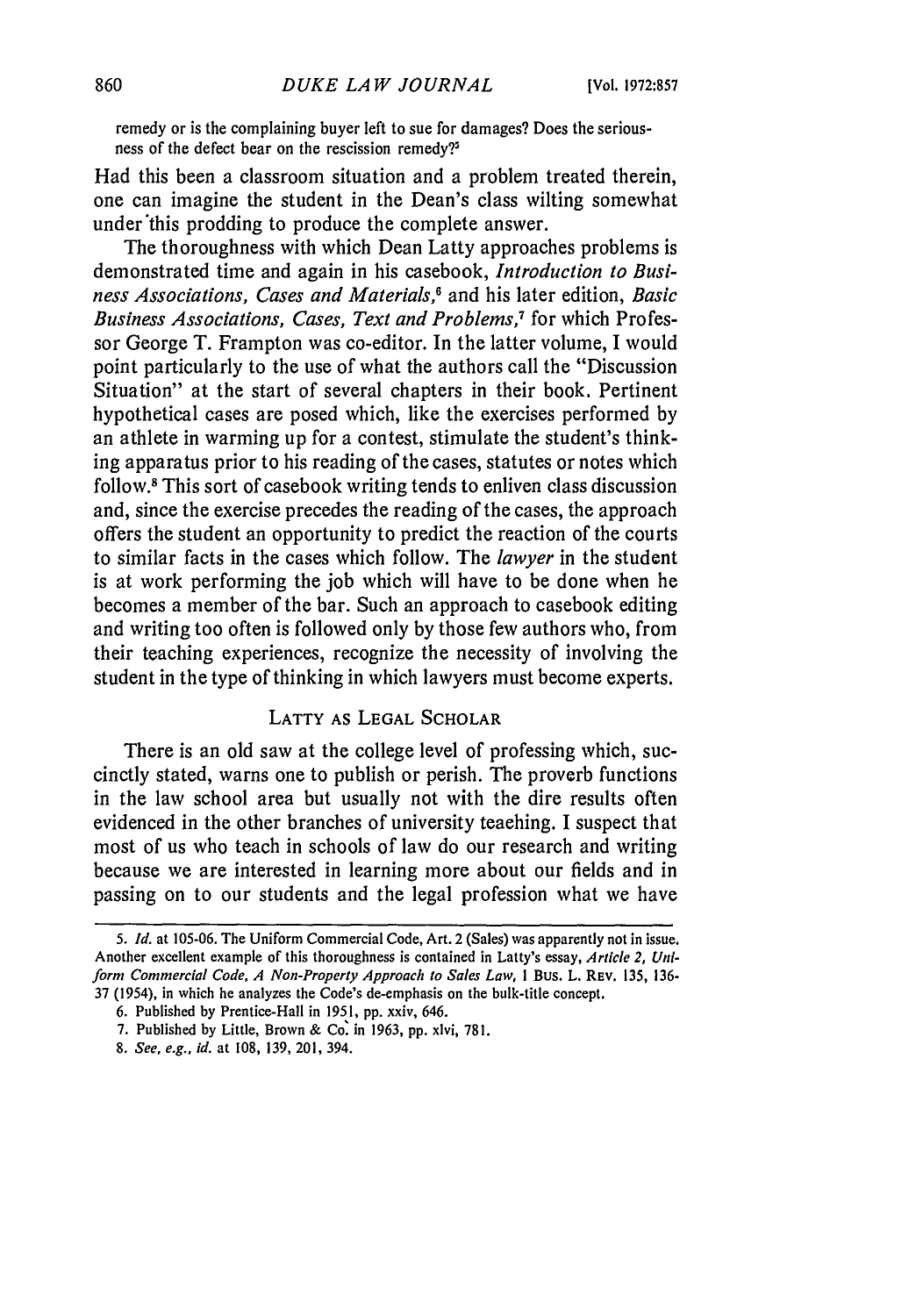learned. As a by-product, we may impress our dean (or someone else's dean) and obtain recognition not so easily available to those colleagues who are too timorous to expose their ideas beyond the classroom or who think such an exercise is futile. Considering both aspects of legal scholarship, a teacher's writing not only makes him a wiser and more valuable teacher but also benefits his school indirectly through whatever scholarly acclaim comes to him.

Dean Latty, I feel sure, needed no inducement to scholarly pursuit other than his own drive to learn as much about his subjects as was possible considering his teaching load and his desire to convey to his students and the profession the results of his research. His largest contribution has been in the field of business associations, particularly corporations, though his casebooks have included substantial treatments of agency, partnerships (general and limited), and other unincorporated associations. Dean Latty's fine work *Subsidiaries and Affiliated Corporations,'* published in 1936, exposed to the legal profession's view the near meaninglessness of the concept of the corporate entity or personality when used as a catchword solution to all corporate legal problems. He emphasized that the broad, popular use of the term had a dangerous tendency to lead some judges into a mechanistic jurisprudential attitude in dealing with problems such as the liability of a parent or affiliated corporation for the debts or tort obligations of the subsidiary or other related corporation."0 He reasoned as follows:

The objection to resorting to the nature of the corporate entity as the chief instrument in the legal craftsman's tool chest, with the corresponding technique of observing or disregarding the entity, is not that "entity" should be abandoned in favor of some synonymous term. . **.** . One need have no quarrel with use of the term, where the context justifies, so long as one looks to it advisedly as merely a loose and convenient summary of diverse legal phases and not as the source of the factors of judicial law-making, and provided that in the use of the conception of the corporate entity certain logical pitfalls be avoided."

Dean Latty contended, quite correctly, that "the question whether a corporation is an entity separate and distinct from the stockholders cannot be asked, or answered, in vacuo."<sup>12</sup> Furthermore, while "courts seldom lose sight of the stockholders, in spite of entity con-

<sup>9.</sup> **E. LATTY, SUBSIDIARIES AND AFFILIATED** CORPORATIONS (1936).

<sup>10.</sup> *See id.* at 7, 27.

**<sup>11.</sup>** *Id.* at **6-7.**

<sup>12.</sup> *Id.* at 10.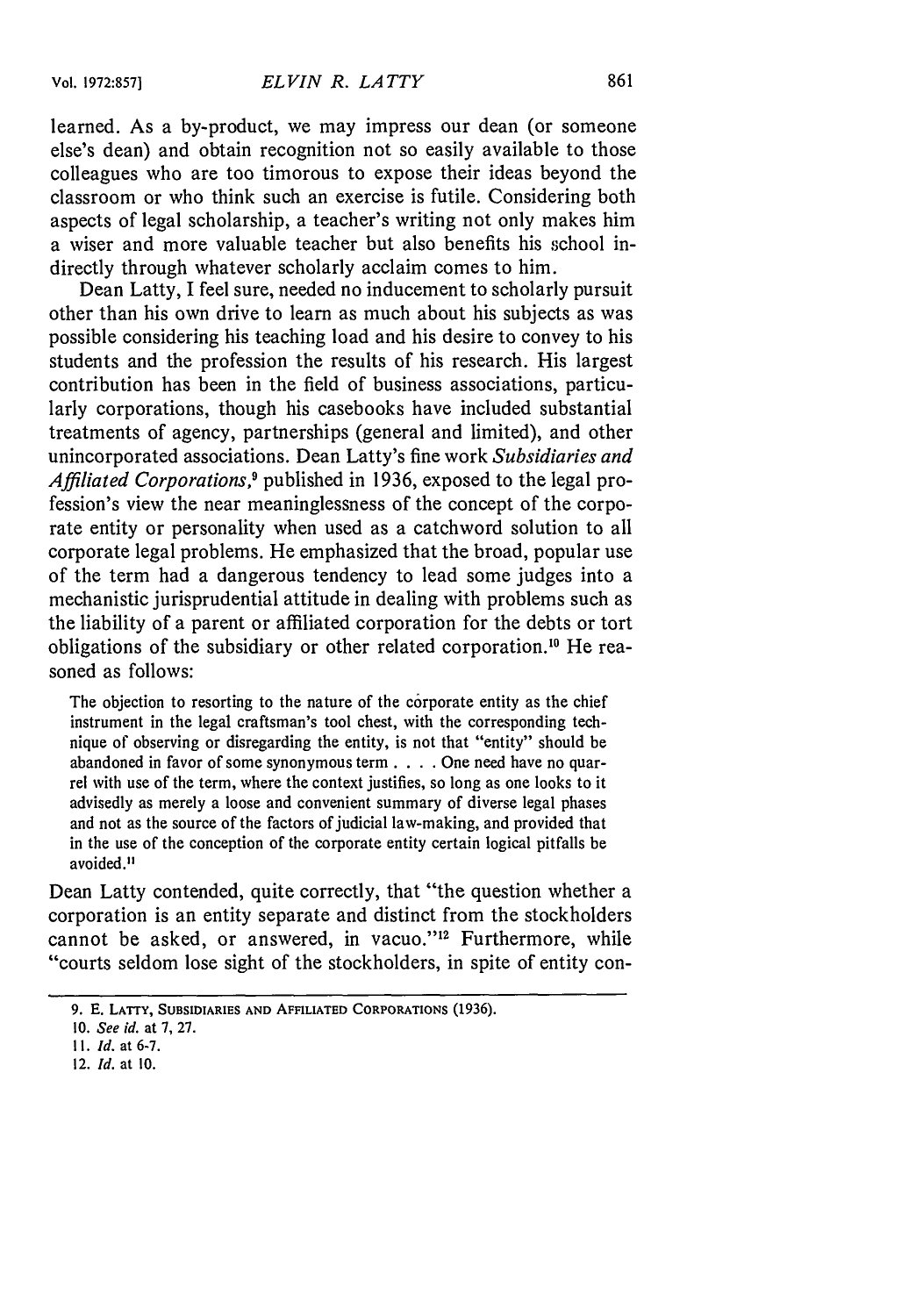cepts," he stated, again correctly, that "[n]o concept of corporate entity . . . will be of itself sufficient to solve an actual problem."<sup>13</sup>

Dean Latty's approach to the corporate entity problem demonstrates that he is a realist and typifies the pragmatism that may be found in his other writings. He tells us that what courts do in the reported entity cases, rather than what they say, is the important thing, for the language of the opinions is frequently unimportant except as a source of confusion for a later judge attempting to decide a case upon some future state of facts. After an exhaustive analysis of the entity-concept case material, Latty concluded:

Until we get judicial expressions about the specific policy-factors which are the underlying considerations involved in a decision allowing or refusing to a claimant of a corporation recovery against the parent or other related corporations, the basis of predictability will continue unsatisfactory."

I might add that it has remained "unsatisfactory."

In addition to thoroughly analyzing the problems subjected to his scholarly scrutiny, Dean Latty has always provided constructive citations when pertinent. He is frequently not content merely to cite American decisions and texts, and so he cites Italian, French, German and, of course, English authority. Latty's background in languages gives him a facility usually possessed only by the few law professors who have had continental training or those foreign scholars who, luckily for us, have elected to teach in our law schools. The year Dean Latty graduated from the University of Michigan Law School, an article which he had written appeared in the *Michigan* Law Review.<sup>15</sup> In the preceding year, the Mexican Supreme Court had held that a foreign—that is, non-Mexican—corporation had no existence beyond the borders of the creator state and had no standing to sue in Mexican courts. (Shades of ancient American law!) In his article, Latty cites Mexican, French, Italian, and German authority to bolster his conclusion that the Mexican decision was "violative of the best international usage."<sup>16</sup> Moreover, in one of the choicest but most pertinent paragraphs in this article, he demonstrates his refreshing ability to include in a scholarly legal article a bit of delicious

<sup>13.</sup> *Id.* at 7, 16. He observed that "[o]ne of the interesting aspects of the decisions that struggle with the issues of the corporate entity is that in spite of conflicting and misleading dicta the judicial hunch usually carries through to a correct decision." *Id.* at 34.

<sup>14.</sup> *Id.* at 220.

<sup>15.</sup> Latty, *International Standing in Court of Foreign Corporations,* 29 MicH. L. Rsv. 28 (1930).

*<sup>16.</sup> Id.* at 34.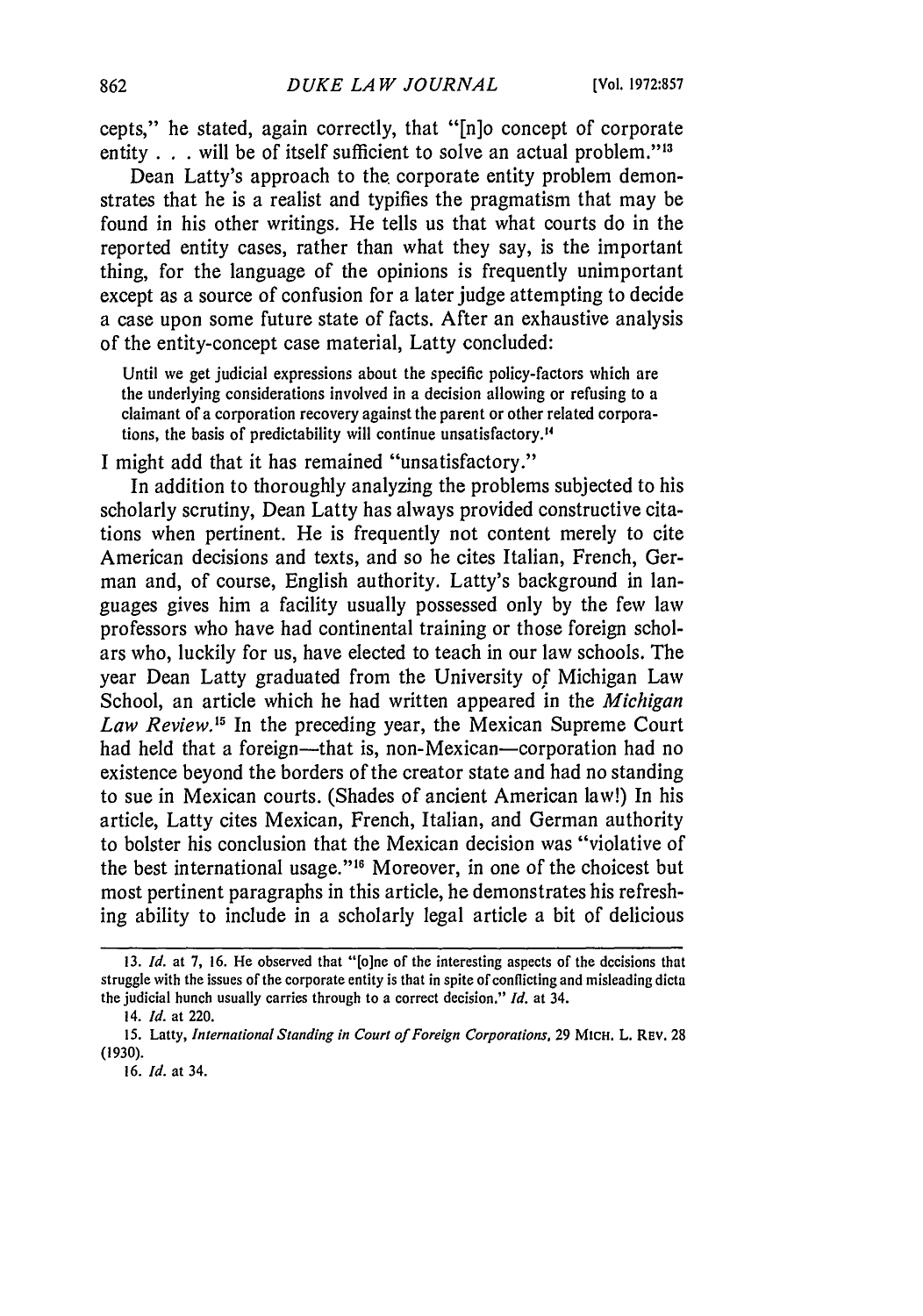humor, perfectly applicable to the point in issue:

Although it may be rather difficult and even fraught with danger in case error is made, one ought to separate the legal mushrooms from the toadstools in order that the epicure's *joie de vivre* may flourish to its fullest and the sum total of human happiness be thereby presumably increased, rather than to adopt a policy of prohibition toward all fungus growths.<sup>17</sup>

Other passages in Dean Latty's writing likewise bring a touch of humor into a picture which otherwise might be dull. Take, for example, his cryptic advice to directors in his article on the *BarChris* case: "At any rate, a lesson from *Escott v. BarChris* is that the best advice to give to one invited to become a director on the eve of new financing is, *don't accept.""i* Somewhat similar wry statements make deliciously edible what would otherwise be rather heavy fare. The present writer's advice to directors, officers, and other individuals who may incur liability under the federal legislation dealt with in the *BarChris* article is to study Latty's discussion carefully. His treatment holds much practical wisdom.

A final illustration will suffice to make my point that Jack Latty can handle his mushrooms with spice and other condiments as only a master cook can. In writing about close corporations, he poses a situation where two persons, one with skill and the other with capital, are able to accomplish by contract in a partnership objectives which would seem to be unauthorized under the usual corporation statute with its emphasis on the democratic process.<sup>19</sup> Latty employs a master cook's skill in another well-spiced statement: "All this structure of representative government in the typical corporation law is about as appropriate for a two-man get-together as Roberts' Rules of Order."<sup>20</sup> And, commenting in favor of allowing individuals in a close corporation to use the corporate form to obtain limited liability and,

20. Latty, *supra* note 19, at 433.

<sup>17.</sup> *Id.* at 33. In *A Non-Property Approach to Sales Law,* 1 Bus. L. REV. 135, 139 (1954) (an English publication under the caption, American Business Law), Latty, in accepting the non-title approach of Article 2 of the Uniform Commercial Code, wrote this somewhat striking comment: "[T]itle passing, unlike delivery, is not an overt act that one can see; it is a concept much more at home in the heaven of pure conceptions than in the marts of traders."

<sup>18.</sup> Latty, *Prospectus Liability-The* BarChris *Case,* 1970 J. Bus. LAW 65, 72 [Escott v. BarChris Construction Corp., 283 F. Supp. 643 (S.D.N.Y. 1968)].

<sup>19.</sup> Latty, *The Close Corporation and the New North Carolina Business Corporation Act,* 34 N.C.L. REv. 432 (1956). Dean Latty has been fortunate in having a colleague on the Duke faculty, Professor F. Hodge O'Neal, who is the leading expert in the country on close corporations and whose text, **CLOSE** CORPORATIONS: LAW **AND** PRACTICE **(2d** ed. 1971), is the classic in this area.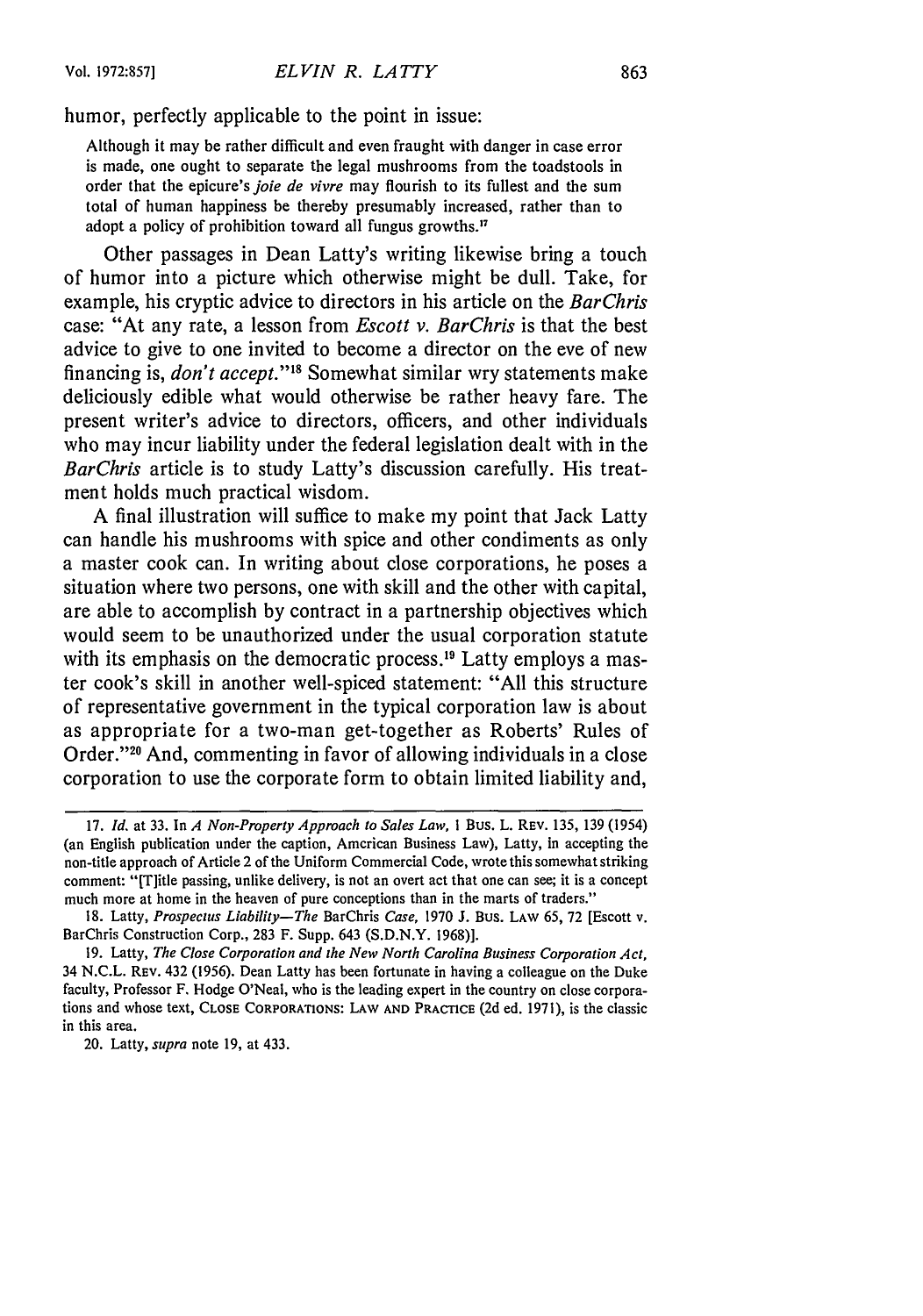at the same time, permitting them to structure their corporation like a partnership, he queries: "Just whom do you protect by holding that to obtain limited liability the two associates must conform their setup to one more appropriate for General Motors?"<sup>21</sup> He then proceeds in simple, straightforward language to show how the incorporated partnership can meet the formal requirements for corporate recognition and still provide controls the minority shareholder needs for his own protection.<sup>22</sup> This analysis, I suggest, approaches the line of genius in formulating a close corporation structure greatly needed by the small business sector.

### LATTY AS DRAFTSMAN

In 1955, the General Assembly of North Carolina enacted a new and modern Business Corporation Act which was to become effective on July 1, **1957.21** Designed to replace one of the most poorly drawn, ineffective corporation acts then existing in the United States, the new Act was drafted by three law school professors—Breckenridge of the University of North Carolina, Powers of Wake Forest, and Latty of Duke. Now, just what product should have been expected from such a line-up from the "Ivory Tower"? Your response is probably one hundred percent wrong. The scholars' cooperative effort resulted in one of the best and most practical corporation acts of that period and before. One reason for the success, of course, was the lack of salvageable matter in the old corporation act—the draftsmen were able to start at scratch and accepted the best ideas of professors, practitioners, and laymen. Naturally, compromises were necessary here and there, as in the case of other important, controversial statutes. But the compromises were not overly numerous, and, in general, they improved the quality of the statute.

Such extensive statutory revisions require a great deal of sales talk before they can be confidently sent to the legislature for enactment, and in this instance Latty did some of the important selling. In 1954, he joined with the other draftsmen in writing an article which described the contents of the draft and dealt especially with the provisions that differed from the existing statute.<sup>24</sup> The draft, the authors

<sup>21.</sup> *Id.* at 435.

<sup>22.</sup> *Id.* at 433, 435-36.

**<sup>23.</sup>** N.C. **GEN. STAT. §§** 55-1 to -175 **(1965),** *as amended,* (1971 Supp.).

<sup>24.</sup> Latty, Powers & Breckenridge, *The Proposed North Carolina Business Corporation Act,* 33 N.C.L. REv. 26 (1954).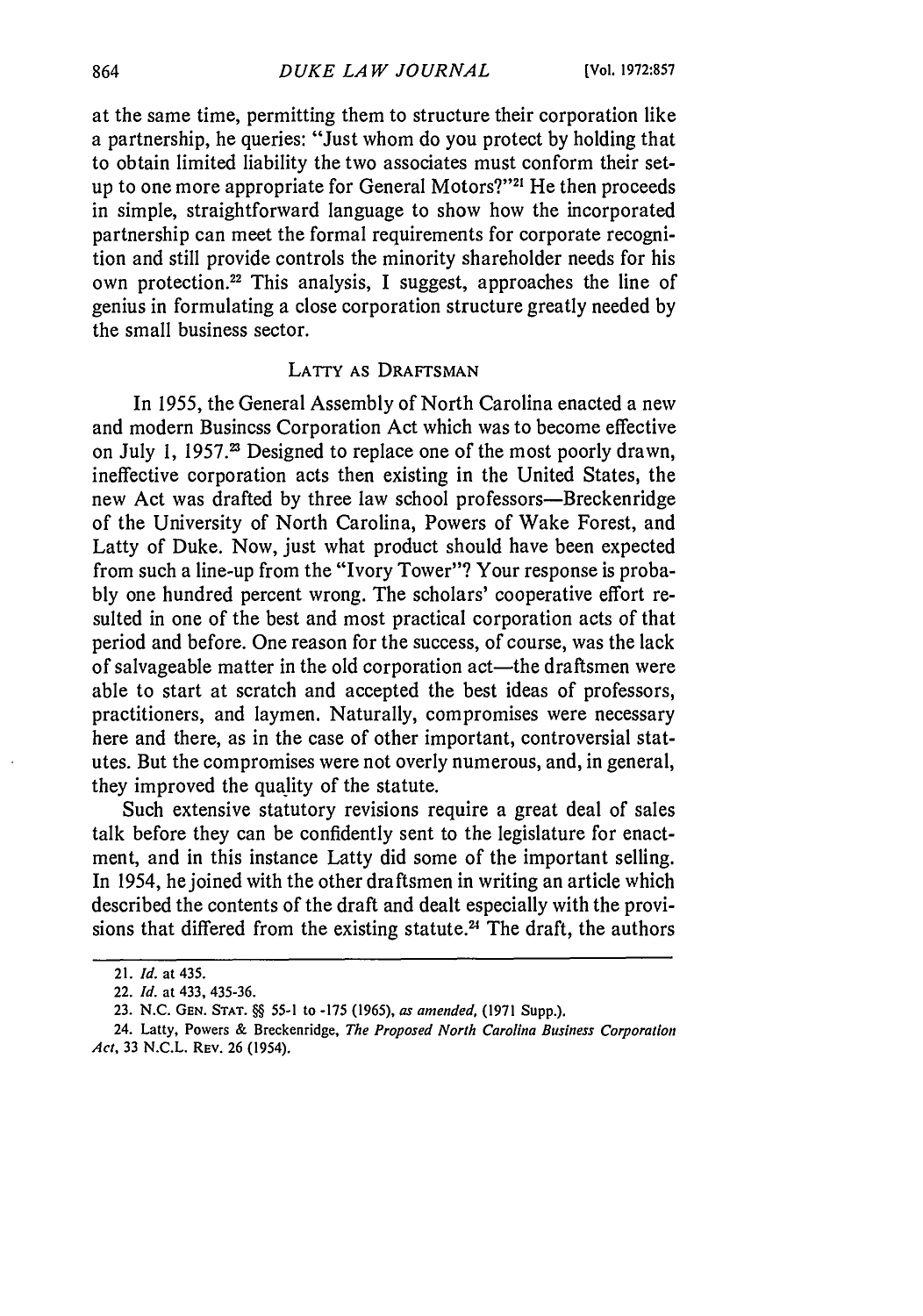noted, included provisions protecting dilution of outstanding shares which were particularly interesting (and perhaps are unusual even today); the term "stated capital" replaced the confusing one of "capital stock," thus aligning the Act with other recent corporation acts; reduction of stated capital provisions remedied one of the "most serious defects of the corporation laws of North Carolina;" and the adoption of accounting concepts leading to the determination of earned surplus, capital surplus, reduction surplus, unrealized appreciation, etc. was a novel feature.<sup>25</sup> One of the most important changes described in the article concerned dividends. The new provisions allowed dividends to be paid from "earned surplus;" from "net profits earned during the current or preceding accounting period," even though capital was impaired (nimble dividends); and from "capital surplus."<sup>26</sup> Another innovation was a provision permitting twenty percent of the shares of an aggrieved class to demand and force payment of a dividend, provided the corporation had been making profits and paying less than one-third of those profits in dividends. As the authors observed, "[t]he provision represents an attempt to avoid playing into the hands either of a high-handed management or of corporate sharpshooters."<sup>27</sup>

Breckenridge, Powers, and Latty pointed out that the statute contained interesting protective provisions on share dividends, on purchase of its own shares by a corporation (with protective features built-in), on voting trusts (which were illegal in North Carolina prior to this act), and on closely held corporations (the provisions also making clear that such organizations were not illegal). Taken together, the various fundamental changes afforded more protection for the preferred shareholders than do most corporation statutes.

A tremendous amount of work by the professorial draftsmen is evident in the statute. They were faced.with replacing an old, outdated corporation act and were required to draw improvements in the new act, selecting from a range of developments in the common and statutory law, some of which were good, some dangerously bad. The professional manner in which these draftsmen executed their commission warrants the conclusion that professors of law, having no axes to grind and no clients to satisfy, can draft a superior, practical act, giving much greater security to shareholders and greater safety to the

**<sup>25.</sup>** *Id.* at **35-38.**

**<sup>26.</sup>** *Id.* at **38-39.**

**<sup>27.</sup>** *Id.* at 40.